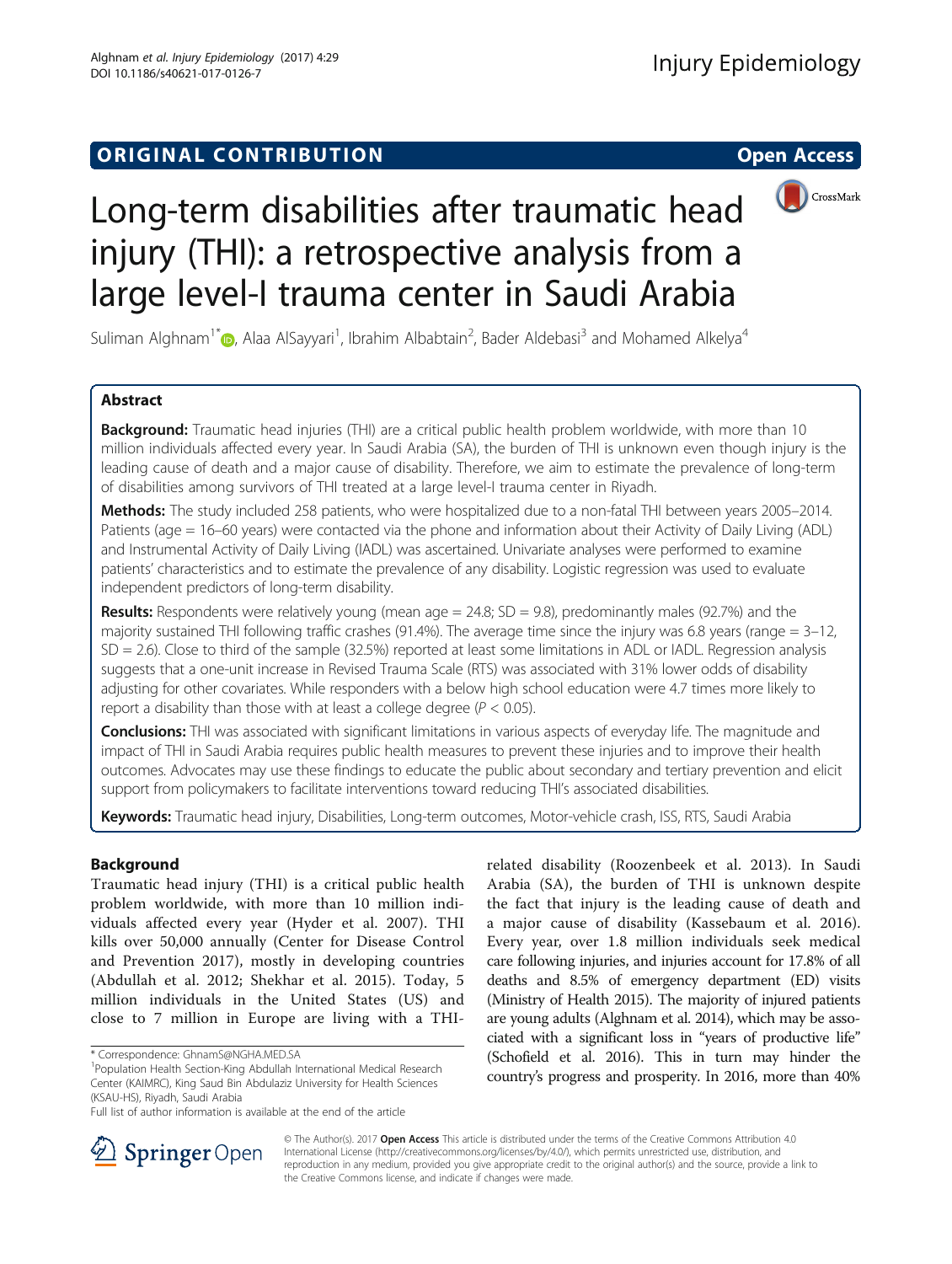of all reported disabilities were among those aged 10 to 24 (General Authority for Statistics [2016](#page-6-0)).

The term THI is used to describe any structural damage to the head, which may include structures other than the brain. In other literature, a more common term used is traumatic brain injuries (TBI), defined as an alteration in brain function, or other evidence of brain pathology, caused by an external force (Menon et al. [2010\)](#page-6-0). Therefore, THI may include a wider spectrum of injury severity than TBI. Nevertheless, THI remains informative about the consequences posed by preventable injuries on population health.

The medical, psychological and socio-economic consequences of a THI have an extensive impact on individuals, families and communities. Aside from the physical impact, THI has wide-ranging effects on survivors, including behavioral, mental and social problems. Many studies based in developed countries have linked THI to depression (Underhill et al. [2003](#page-7-0)), sleep disturbances (Viola-Saltzman and Watson [2012](#page-7-0)), chronic pain (Nampiaparampil [2008](#page-6-0)), cognitive disorders (Arciniegas et al. [2002\)](#page-6-0), and loss of communication skills (Dahlberg et al. [2006](#page-6-0)). Such impairments disrupt the ability to engage in daily activities within the home and community, which as a result impact Health-Related Quality of Life (HRQoL).

Over the past few decades, advances in trauma care have increased the number of THI survivors (Stein et al. [2010\)](#page-7-0). The reduction in THI mortality has increased recognition of the importance of multidimensional concepts to describe health and disability, such as the International Classification of Functioning, Disability and Health (ICF). According to this model, functioning that is free from "disability" entails positive interactions between body function (i.e. psychological), body structure (i.e. anatomical), activities (i.e. mobility) and participations (World Health Organization [2001](#page-7-0)). Injuries, such THI, may disrupt these associations leading to impairment and disability.It is important to examine outcomes beyond hospital settings and investigate aspects that are associated with long-term disability, not only during acute care delivery. Therefore, exploring the functional outcomes associated with THI, is significant for establishing the long-term burden and consequences of THI.

The burden of long-term disabilities among THI survivors is poorly understood in SA. In the area of injuries, only two studies had examined outcomes other than mortality and found patients with spinal cord injuries to report low HRQoL (Al-Jadid et al. [2010](#page-6-0), [2004](#page-6-0)) Unfortunately, no studies have addressed health outcomes of non-fatal THI. This may limit the ability to understand the magnitude of the problem and many policymakers continue to be unaware of THI's burden and its significance to public health. As a result, THI prevention remains a neglected aspect of public health and governmental policies.

The public health approach emphasizes a communitybased approach to injury prevention and improved collaboration from research to knowledge transfer to practice. Learning about the epidemiology and long-term outcomes of THI in healthcare settings can inform existing community-based programs of current challenges to boost prevention and facilitate support to increase investment in all types of prevention. Accordingly, the Saudi government has launched the Saudi Vision 2030, analogous to the Healthy People 2020 program in the US (The Department of Health and Human Services [2010](#page-6-0)). One of the major goals of the Saudi Vision 2030 has been to promote preventive care to reduce disease, disability and injury (Council of Economic and Development Affairs [2016](#page-6-0)). Faced with the considerations presented, this study aimed to assess long-term disabilities among THI survivors treated at a level-I trauma center. Findings from this study may provide basis for the prevalence of THI associated disability to facilitate prevention and to plan for the lifelong needs for patients to ultimately improve population health in SA.

#### **Methods**

This retrospective cohort analysis used a trauma registry from King Abdulaziz Medical City (KAMC) in Riyadh, the capital of SA. In KAMC, patients who are eligible for treatment are only those working at the ministry of national guards, their parents, spouses and children. However, ineligible trauma patients can receive emergency care and can be admitted, if needed, until discharge or transfer to other hospitals. This 1500 bed hospital has over 200,000 visits to its ED annually, of which about 35% lead to hospital admission (Alkelya [2010](#page-6-0)). KAMC is one of the designated facilities in the middle east, according to the American College of Surgeon, that provides training in Advanced Trauma Life Support and meets the criteria of a level-I trauma center in the US (Tintinalli et al. [2010\)](#page-7-0).

KAMC's trauma registry includes hospitalized patients if they were admitted to the hospital following an acute injury or died at any point (including deaths upon arrival). In the ED, patients are triaged according to severity and urgency, and then admitted as needed and care is provided by respective specialty (i.e. surgery). A data registrar is designated to collect patients' information and track their prognosis until hospital discharge. The data quality of the registry is evaluated annually by verifying collected items via medical records for 5% of the patients (Alhabdan et al. [2013](#page-6-0)).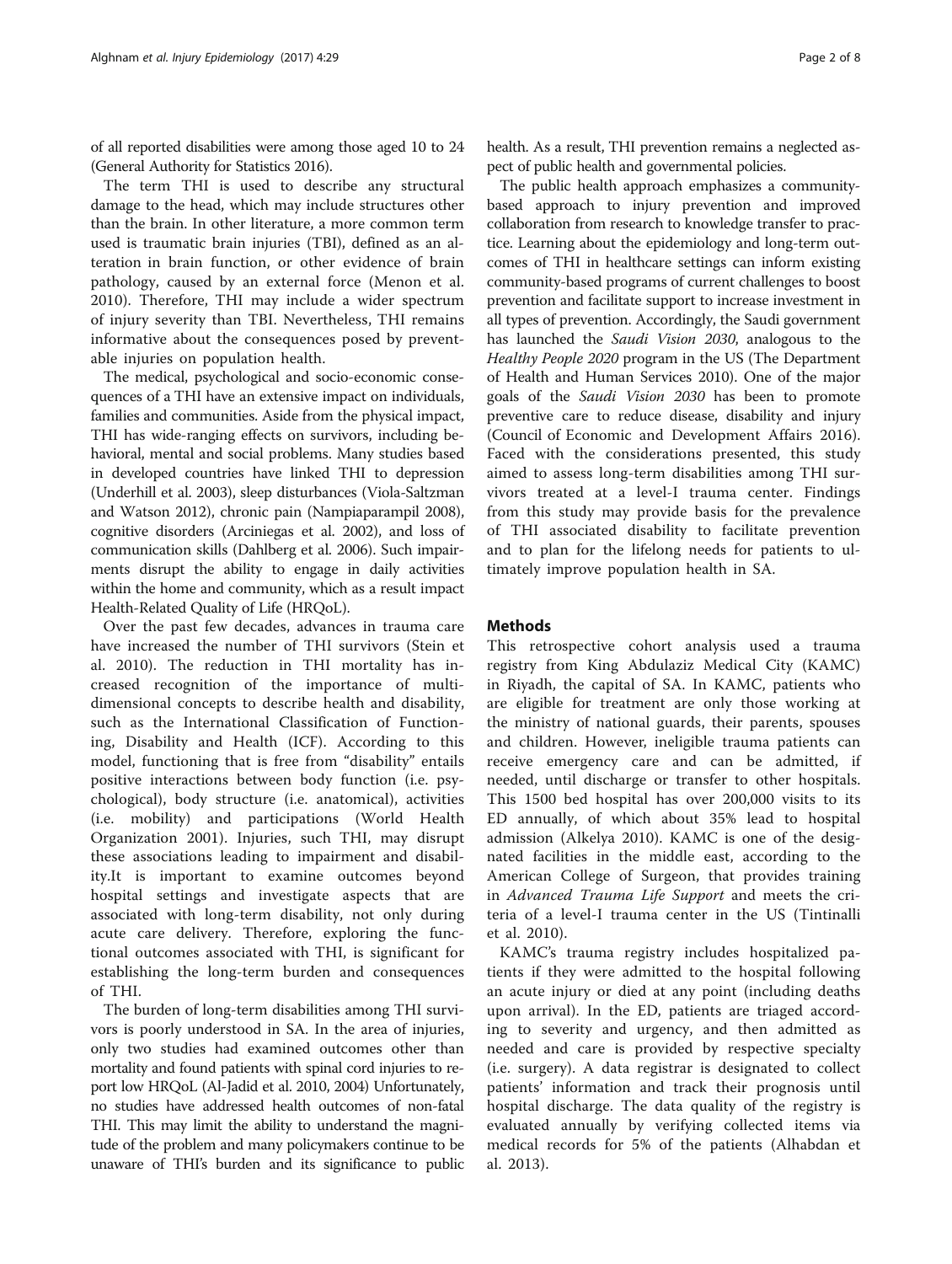#### Patient population

One of the items on the checklist used to collect the registry's data identifies the presence of head trauma. This is based on initial patient's exam and confirmed by the CT scan report done for any patient with suspected head injuries. This include patients with head injuries listed as the primary or any additional diagnosis. All patients (16–60 years) with a record of THI, who were hospitalized for at least one night between January 2005 and December 2014 were eligible for inclusion. Patients who were declared dead either before or after hospital admission were excluded. Because information on postdischarge visits and outcomes are not included in the trauma registry, patients meeting the inclusion criteria were contacted via the phone to obtain information about their long-term outcomes. Three trained research coordinators ascertained the patient's primary cellphone number from the medical record then contacted him or her to obtain informed consent. Once the patient agreed to participate, the coordinator collected demographics and measures of patients' prognosis. The phone interview lasted no more than five minutes. For patients who are unconscious or unable to complete the information for the study, a proxy (family member) was asked to respond on the patient's behalf. The research coordinators performed three attempts to contact each patient. If the patient did not answer, he or she was classified as a nonresponder. The registry identified 1304 patients, but due to limited funding for data collection, a 50% of was randomly selected. No differences in demographic or clinical variables were observed between included and excluded patients ([Appendix 1\)](#page-5-0). Of the 652 included patients, two patients were deceased, 4 patients refused to be part of the study, 386 did not answer in any of the attempts to contact them, and 2 left the country. The final sample of the study comprised 258 patients (39.6% response rate).

#### Independent variables

Several variables are collected in the registry including: age, gender, time of admission, mode of arrival, vital signs, injury mechanism, severity scores, procedures, length of hospital stay and discharge disposition (Alghnam et al. [2014\)](#page-6-0). Severity scores include anatomic measures such as injury severity score (ISS) (Baker et al. [1974](#page-6-0)) and physiologic measures such as revised trauma scale (RTS) and Glasgow coma scale (GCS) (Lichtveld et al. [2008\)](#page-6-0). These measures, which are collected in the ED, have been found to be associated with trauma outcomes (Kuhls et al. [2002](#page-6-0)).

#### Dependent variable

The study evaluated two variables measuring functional status of daily activities. First, patients were asked about Activity of Daily Living (ADL), which focuses on patients' ability to be independent. More specifically ADL asks whether the patient has difficulty in any of six main functions: bathing, eating, dressing, walking across a room, getting into or out of bed, and toileting (Khoei et al. [2013\)](#page-6-0). The second outcome is Instrumental Activity of Daily Living (IADL). This outcome focuses on whether the patient needs supervision or help in activities such as using the phone, paying bills, or taking medications (Schootman and Jeffe [2003\)](#page-7-0). Learning about these domains can facilitate understanding of the levels of assistance required for services related to caring for those with disabilities. The answer to the ADL or the IADL question is a three-level response: no difficulty, some difficulty, severe difficulty. Both ADL and IADL were administered in Arabic. These instruments have been validated in Arabic previously (Nasser and Doumit [2009](#page-6-0)).

#### Statistical analysis

All analyses were performed using STATA 14 for Mac (STATA Corp., College Station, TX). Because both instruments contain three levels, they were dichotomized into two levels: no difficulty versus any difficulty (some or severe difficult). This was because the aim of the study is to examine the presence of any disability. Disability status was used as a binary variable (yes. vs. no) based on the occurrence of any reported limitation in either ADL or IADL. Descriptive statistics of the overall patient population and by disability status were calculated. Comparisons for categorical variables were performed using chi-2 tests and t-student tests for continuous variables. Significance level of  $p < 0.05$  was declared as statistically significant.

Logistic regression analyses were conducted to evaluate potential significant predictors of long-term disability. The outcome was the presence of any disability. The following covariates were considered in the regression: mechanism of injury (motor vehicle-related injury, other), age in years categorized (16–25 as reference group, 26–45, 46 and older), gender, education at follow-up categorized (below high school, high school, college and above as the reference group), an indicator for transfer to surgery from the ED,ISS, and RTS (Lichtveld et al. [2008\)](#page-6-0). Backward selection was used to identify independent predictors of long-term disability. Forward selection approach was also utilized and the finding was not changed. This study was reviewed and approved by the Institutional Review Board (IRB) at King Abdullah International Medical Research Center (KAIMRC).

## Results

Demographic and injury characteristics of disabled and non-disabled patients are shown in Table [1.](#page-3-0) The study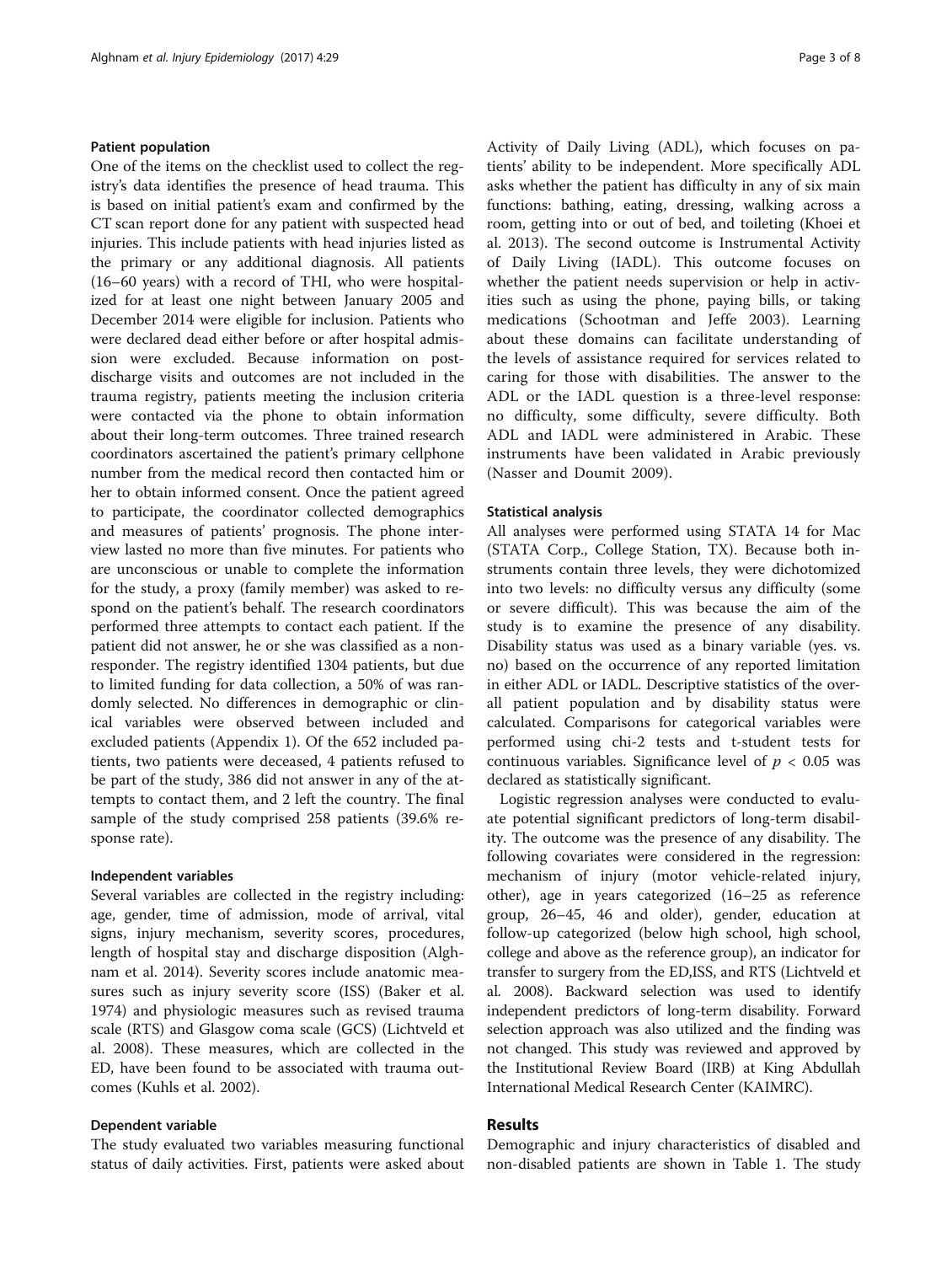<sup>a</sup>Chi-2 test; ^ t-student test, <sup>b</sup>RTS Triage-Revised Trauma Scale (higher indicates better physiological status), <sup>c</sup>ISS Injury Severity Score (higher indicates worst injuries)

population included 652 THI patients. Of which, 258 patients responded and were included in all analyses. The sample was predominantly males (92.6%) and young (mean age =  $24.8$  years, SD = 9.8). The finding also showed that the mean duration since the injury was 6.8 years ( $SD = 2.6$ ) and most patients sustained injuries in motor vehicle crashes (91.4%), and were more likely to have a high school education or below (73.4%). Over 60% of the sample were admitted to the intensive care unit (ICU) during their stay and about a third had undergone surgery.

#### Long-term disabilities

Based on the results, 32.5% of patients suffered longterm disabilities. Patients, who reported disabilities, were more likely to have lower levels of education (below high school: 34.9% vs. 10.4%,  $P < 0.01$ ). Not surprisingly, they were also more likely to sustain severe injuries than non-disabled patients (ISS =  $16.6$  vs. 13.3; RTS =  $9.9$  vs. 10.7, both  $P < 0.01$ ). Additionally, patients who reported any disability, were more likely to be admitted to the ICU and had longer hospital length of stay (LOS) compared to non-disabled patients.

Regression analysis of variables associated with disability identified RTS and education level as independent predictors. Despite lack of significance, age and gender were retained in the final model, as they are considered classical confounders Table 2. Regression analysis suggests that a one-unit increase in RTS was associated with 31% lower odds of disability adjusting for other covariates (OR = 0.69, 95% CI = 0.57–0.83). While patients with a below high school education were over four times more likely to report a disability than those with at least a college degree (OR = 4.7,  $95\%$  CI = 1.9–11.4). We compared responders and non-responders in several variables and found non-responders not to be different from responders in gender, ISS or RTS while nonresponders were significantly older (mean age = 27 vs. 25, P < 0.01; [Appendix 1\)](#page-5-0) Table 2.

#### **Discussion**

 $*P < 0.05$ 

Our study found that about a third of THI patients, treated at a trauma center in Riyadh, suffer from longterm disabilities. This finding illustrates the significant burden of THI on the functional status of individuals in SA. As the country's young population continues to age, the burden of THI disability will likely grow as the demand for ongoing medical care, rehabilitation and support expands. In addition, the increase in motor vehicle related injuries every year will add to the existing

<span id="page-3-0"></span>Table 1 Characteristics of the study population by disability status

All patients P-value

| Variable                                             | Disabled                 | Non-<br>disabled                                         | All patients             | $P$ -value                             |
|------------------------------------------------------|--------------------------|----------------------------------------------------------|--------------------------|----------------------------------------|
|                                                      | $N = 84$                 | $N = 174$                                                | $N = 258$                |                                        |
| Age categorized<br>[years] %                         |                          |                                                          |                          |                                        |
| $16 - 25$                                            | 53.57                    | 71.26                                                    | 65.50                    | < 01 <sup>a</sup>                      |
| $26 - 45$                                            | 29.76                    | 22.99                                                    | 25.19                    |                                        |
| $\geq 46$                                            | 16.67                    | 5.75                                                     | 9.30                     |                                        |
| Male %                                               | 91.67                    | 93.10                                                    | 92.64                    | 0.67 <sup>a</sup>                      |
| Education %                                          |                          |                                                          |                          |                                        |
| Below High<br>school                                 | 34.94                    | 10.40                                                    | 18.36                    | < 01 <sup>a</sup>                      |
| High school                                          | 46.99                    | 58.96                                                    | 55.08                    |                                        |
| Above High<br>school                                 | 18.07                    | 30.64                                                    | 26.56                    |                                        |
| Mechanism<br>of injury %                             |                          |                                                          |                          |                                        |
| <b>MVC</b>                                           | 92.86                    | 90.80                                                    | 91.47                    | 0.58 <sup>a</sup>                      |
| Others                                               | 7.14                     | 9.20                                                     | 8.53                     |                                        |
| ICU %                                                | 67.86                    | 56.32                                                    | 60.08                    | $0.07^{\rm a}$                         |
| Surgery %                                            | 32.14                    | 26.44                                                    | 28.29                    | 0.34 <sup>a</sup>                      |
| Years since<br>injury,<br>(mean $\pm$ SD),<br>median |                          | $(6.5 \pm 2.7), 6$ $(6.9 \pm 2.6), 6$ $(6.8 \pm 2.6), 6$ |                          | $0.24^$                                |
| RTS $^{\rm b}$ , (mean $\pm$ SD),<br>median          | $(9.9 \pm 1.7)$ ,<br>10  | $(10.7 \pm 1.3)$ ,<br>11                                 | $(10.4 \pm 1.5)$ ,<br>11 | $<.01$ <sup><math>\degree</math></sup> |
| $ISSc$ , (mean $\pm$ SD),<br>median                  | $(16.7 \pm 9.3)$ ,<br>17 | $(13.3 \pm 9.1)$ ,<br>12                                 | $(14.4 \pm 9.3)$ ,<br>13 | $<.01$ <sup><math>\degree</math></sup> |
| Length of stay,<br>median                            | 40                       | 15                                                       | 22                       |                                        |

Variables Coefficent Odds Ratio (OR) Confidence Intervial (95% CI) Age categorized [years] 16–25 Reference Reference 26–45 .35 1.42 .72–2.79 46≥ .98 2.68 .96–7.46 Male −.14 .86 .27–2.67 Education\* College and above Reference Reference Below high school 1.54 4.70 1.93–11.41 High school .22 .25 .61-2.55 RTS\* −.36 0.69 .57–.83 Intercept 2.54 – .57–.83

| Table 2 Logistic regression analysis of risk factors associated |  |  |
|-----------------------------------------------------------------|--|--|
| with disability ( $N = 258$ )                                   |  |  |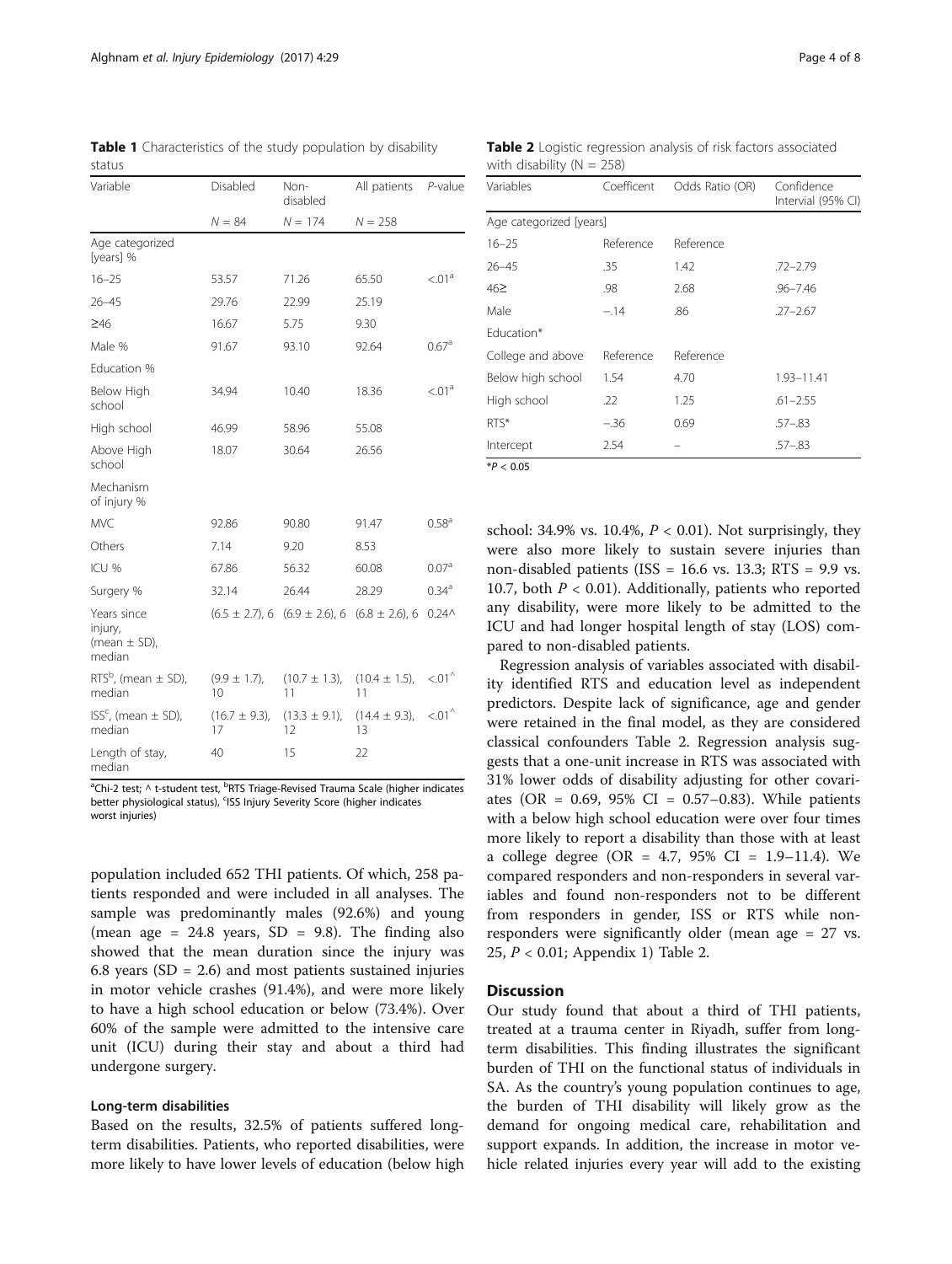burden of THI disabilities (Alghnam et al. [2017\)](#page-6-0). This underlines the importance of investing in primary prevention to reduce THI burden on population health and healthcare settings.

The burden found in our study is consistent with previous literature on the short-term implications of THI in SA (Al-Anazi [2004](#page-6-0); Al-Habib et al. [2013;](#page-6-0) Chowdhury et al. [2014;](#page-6-0) WAHAB et al. [1989](#page-7-0)). Alhabdan et al. examined the epidemiology of THI in Riyadh and found it associated with increased mortality and healthcare utilization (Alhabdan et al. [2013](#page-6-0)). None of the previous Saudi literature, however, examined long-term functional outcomes, limiting the comparability of our results to others. Therefore, a major contribution of this study is setting a basis for estimates of long-term disability due to THI in order to advance knowledge by conducting further research and planning interventions to reduce its impact on population health.

The prevalence of long-term disability found in our study is similar to that of other countries like the US (Whiteneck et al. [2016](#page-7-0)) or China (Xu et al. [2011](#page-7-0)). However, a study by Selassie et al., using data from the state of South Carolina, found the incidence of disability to be 43% (Selassie et al. [2008](#page-7-0)). It is possible that this study captured more disabled patients than other studies because their disability definition was more comprehensive and thus, is likely to be sensitive to health deficits, which may explain this high estimate. The possibility remains that our study underestimated the prevalence of disability due differences in acute care between SA and developed countries. A previous study suggested that patients injured in motor vehicle crashes in SA were five times more likely to die in the hospital than patients treated in large US trauma centers (Alghnam et al. [2014](#page-6-0)). Suboptimal acute care may increase the risk of death among patients, who otherwise, would have survived had care been better. Therefore, survivors of severe THI may be more likely sustain long-term disability, which may change the overall prevalence of disability.

Another potential explanation of the discrepancy between our findings and others has to do with the definition of THI. KAMC's trauma registry defines THI as any head injury documented during the initial examination by the treating physician and confirmed by CT scan. While other studies have used, for the most part, a more standardized definition, such as the Center for Disease Control and Prevention (CDC) case definition of TBI (Zaloshnja et al. [2008\)](#page-7-0). This as a result reduces the comparability of patient populations as the former definition may include more mild injuries. Therefore, adopting international guidelines for defining TBI's will improve the quality of the registry and facilitate comparability with other literature.

The study revealed that motor vehicle crashes were the underlying cause for most THI (91.4%). Whereas in the US, only 33.5% of THI leading to hospitalization are caused by motor vehicle crashes (Center for Disease Control and Prevention [2010\)](#page-6-0) This is deeply troubling as SA continues to bear the toll of this substantial threat to population health. Investing in preventative strategies will likely facilitate a reduction in the number of individuals sustaining THI due to traffic crashes. For example, speed cameras and seatbelts may play important roles in reducing injury severity and mortality. A previous study in SA found speed cameras to be associated with 20% and 46% reduction in ISS and mortality respectively (Alghnam et al. [2017\)](#page-6-0). Seatbelt is widely recognized as one the most effective and inexpensive public health interventions to reduce the burden of THI because it reduces the risk of ejection from the vehicle when crashes occur (Kwak et al. [2015](#page-6-0)). Yet, SA has a staggering low seatbelt compliance of around 5% while countries like the US has achieved 85% compliance (El Bcheraoui et al. [2015](#page-6-0); Ibrahimova et al. [2011](#page-6-0)). Therefore, our findings highlight the need for further investment in road safety to increase seatbelt compliance through enforcement and education to reduce the incidence and consequences of THI. This is consistent with the goals of the National Transformation program (NTP), which is part of the Saudi Vision 2030. One the four goals the NTP in the health domain is reducing the burden of traffic injuries to improve population health (National Transformation Program [2016\)](#page-6-0).

Our findings have several implications for public health policy and practice. First, the study findings highlight the need for further work in secondary and tertiary prevention. Disabled patients may require further treatment to improve their independence and ultimately, improve their quality of life. Second, we found those with low education levels to be more likely to report a disability independent of injury severity than those with high education, which concurs with previous studies (Schneider et al. [2014\)](#page-7-0). It could be that those patients place a low value on follow up treatment and rehabilitation. In other word, health literacy of the importance of seeking rehabilitation could have played a role in this disparity of outcomes. Therefore, clinicians need to take this group into account, emphasize the importance of rehabilitation programs to increase compliance, and ensure their patients clearly understand the long-term goals of their treatment. Nevertheless, it is not unlikely that those with low education level had disabilities prior to sustaining THI or that educational attainment had been affected by sustaining THI, which may influence the estimates presented in this study. Third, our study found that two patients died after being discharged to their home. Several studies suggest that survivors of THI remain at risk of future mortality (Dams-O'Connor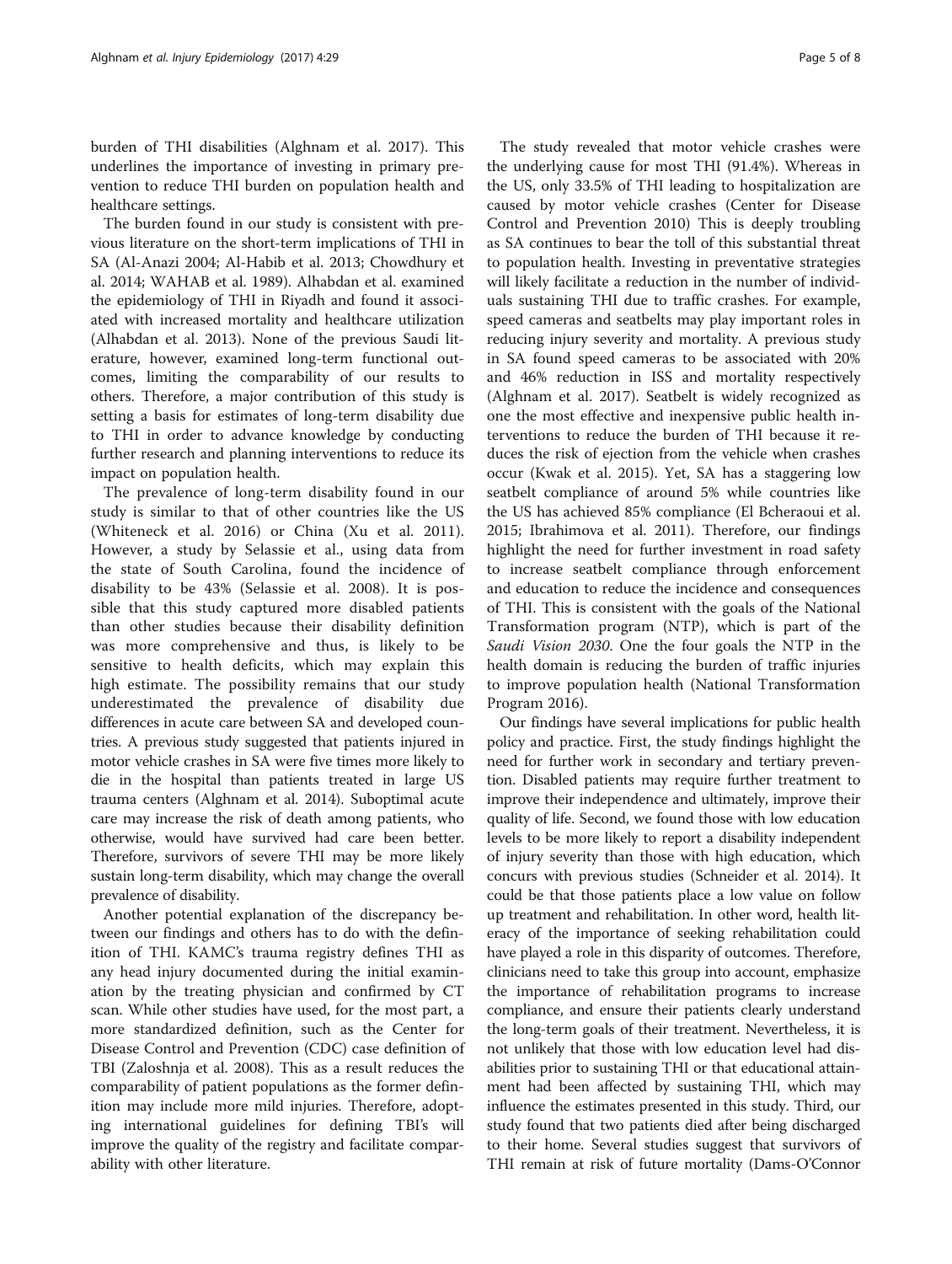<span id="page-5-0"></span>et al. [2015](#page-6-0); Harrison-Felix et al. [2012\)](#page-6-0). Therefore, further follow up of THI patients may be needed to improve their longevity following these injuries.

Future work should be done around barriers to receiving recommended rehabilitation services as this area of literature is lacking in SA. Even though unlike the US, healthcare services are free in SA, many patients may wait several weeks and perhaps months to receive care due to long waits. Consequently, this may hinder their ability to return to pre-injury health. Future studies should also utilize more comprehensive tools to evaluate self-reported health status, such as the Patient Reported Outcome Score (Patient-Reported Outcomes Measurement Information System [2017](#page-6-0)).

There are numerous limitations in this study that need to be acknowledged. First, the present finding is based on a repository from a single hospital and thus, generalizability to the population of Riyadh is unclear. Patients' case mix may differ from the overall population as KAMC is known to be specialized in treating trauma patients, and therefore, more likely to receive severely injured patients. On the other hand, KAMC is considered as one of the best hospitals for trauma care nationwide. Thus, our study may underestimate the country's THI disability because patients treated at other hospitals may be more likely to suffer THI disability. Second, although we would ideally use relative risk (RR) as the measure of association for this study design, the present study reported ORs which may overestimate measures of association. Third, the small sample size may have affected the power of the study. Therefore, future population-based studies are warranted to provide a more comprehensive view on the burden of THI nationwide. Fourth, our study suffered from a low response rate, which may introduce selection bias. Nevertheless, with the exception of age, our analysis did not reveal any difference in severity between responders and nonresponders reducing the likelihood that they did not respond due to disability (Appendix 1). The possibility remains that because non-responders in our study were older, or for some other unknown confounder, they were more likely not to respond due to disability, which may bias our estimate. Another limitation has to do with the definition of THI described previously. This may lead to failure to identify all patients meeting the inclusion criteria. Therefore, using a standardized definition in the registry may improve future research. Finally, our estimates do not include THI treated in the ED and then released, or those transferred to other hospitals. This as a result may underestimate the burden of THI.

Nevertheless, the study has several strengths. First, it is the first attempt to estimate the overall burden of permanent disability among patients suffering from nonfatal THI in SA. Second, the study ascertained health outcomes of patients injured many years ago, which allowed capturing long-term disabilities. Finally, the use of multidimensional constructs to examine disability after THI provides a more comprehensive description of the burden of injuries.

## Conclusions

In summary, we found that about a third of patients, who were treated for THI, suffer a permanent disability. The burden of THI requires investment secondary and tertiary prevention to improve health outcomes. In addition, there is a paucity of injury prevention programs in SA and these findings are a testament to the need for such initiatives, especially in the area of motor vehicle crashes. Advocates may use these findings to educate the public about prevention and elicit support from policymakers to facilitate prevention and improve population health.

#### Appendix 1

|                         |  |  | <b>Table 3</b> Sensitivity analysis comparing the study population to |  |
|-------------------------|--|--|-----------------------------------------------------------------------|--|
| the excluded population |  |  |                                                                       |  |

| Study population | Excluded sample | $P$ -value        |
|------------------|-----------------|-------------------|
| $N = 652$        | $N = 652$       |                   |
| 92.6             | 92.7            | 0.91 <sup>a</sup> |
| 26.9             | 26.8            | $0.76^$           |
| 51.5             | 49.2            | $0.56^{\circ}$    |
| 10.4             | 10.3            | $0.26^$           |
| 13.9             | 14.4            | $0.33^$           |
| 62.7             | 60.8            | $0.44^{\circ}$    |
| 28.3             | 26.4            | 0.41 <sup>a</sup> |
|                  |                 |                   |

a Chi-2; ^T-test

| Table 4 Sensitivity analysis comparing responders and |  |  |
|-------------------------------------------------------|--|--|
| non-responders on several variables                   |  |  |

| Variable                          | Responders | Non-responders | Total | $P$ -value        |
|-----------------------------------|------------|----------------|-------|-------------------|
| Gender %                          | 92.6       | 93.9           | 93.4  | 0.52 <sup>a</sup> |
| Age, mean                         | 25.4       | 27.9           | 26.9  | $< 0.01$ ^        |
| Length of stay,<br>mean           | 48.7       | 54.4           | 52.5  | $0.42^{\circ}$    |
| Revised trauma<br>scale, mean     | 10.4       | 10.4           | 10.4  | $0.88^$           |
| Injury severity<br>score, mean    | 14.4       | 13.7           | 10.0  | $0.33^$           |
| Intensive care<br>unit admission% | 60.0       | 61.1           | 60.7  | $0.78^{a}$        |
| Surgery %                         | 28.2       | 25.6           | 26.7  | $0.45^{\circ}$    |
|                                   |            |                |       |                   |

a Chi-2; ^T-test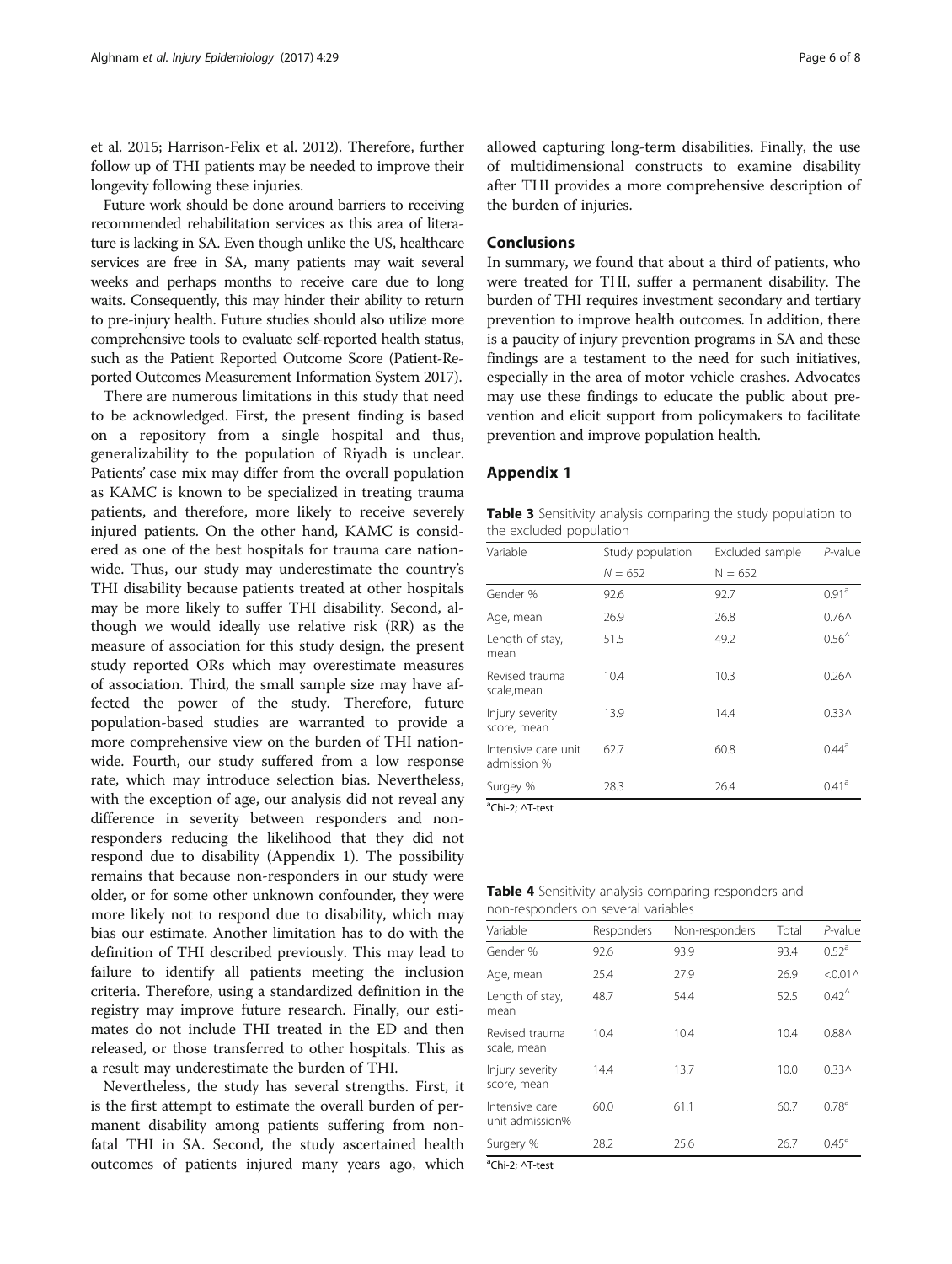#### <span id="page-6-0"></span>Abbreviations

ADL: Activity of Daily Living; CDC: Center for Disease Control and Prevention; ED: Emergency Department; GCS: Glasgow Coma Scale; HRQoL: Health-Related Quality of Life; IADL: Instrumental Activity of Daily Living; IRB: Institutional Review Board; ISS: Injury Severity Score; RTS: Revised Trauma Scale; SA: Saudi Arabia; THI: Traumatic head injury; US: United States

#### Acknowledgements

The authors would like to thank Ms. Shahla Aldukhair and Ms. Orayneb Abbas for their help in this project.

#### Availability of data and materials

Data is available upon request.

#### Authors' contributions

SA and MA conceived the idea of the paper. SA acquired the funding, performed the analysis and wrote the methods and discussion. AS wrote the introduction and results. BA and IA interpreted the results and provided feedback on the study design. All authors read and approved the final manuscript.

#### Funding

This work has been funded by King Abdulaziz City for Science and Technology-KACST (260–35).

#### Ethics approval and consent to participate

This study was reviewed and approved by the Institutional Review Board (IRB) at King Abdullah International Medical Research center (KAIMRC).

#### Consent for publication

All participants provided informed consent.

## Competing interests

The authors declare that they have no competing interests.

#### Author details

<sup>1</sup> Population Health Section-King Abdullah International Medical Research Center (KAIMRC), King Saud Bin Abdulaziz University for Health Sciences (KSAU-HS), Riyadh, Saudi Arabia. <sup>2</sup>Department of Surgery-Hospital-NGHA, King Abdulaziz Medical City, Riyadh, Saudi Arabia. <sup>3</sup>Research Training and Development Section-King Abdullah International Medical Research Center (KAIMRC), Riyadh, Saudi Arabia. <sup>4</sup> Quality Management Section-King Abdullah International Medical Research Center (KAIMRC), King Saud Bin Abdulaziz University for Health Sciences (KSAU-HS), Riyadh, Saudi Arabia.

#### Received: 15 June 2017 Accepted: 6 October 2017 Published online: 01 November 2017

#### References

- Abdullah A, Hefny AF, Bellou A, Hani O, Abu-Zidan FM. Epidemiology of head injury in the United Arab Emirates. Ulus Travma Acil Cerrahi Derg. 2012;18(3):213–8.
- Al-Anazi AH. Experience with severe head injury and role of intracranial pressure monitoring in eastern Saudi Arabia. Neurosciences (Riyadh). 2004;9(4):265–70.
- Alghnam S, Palta M, Hamedani A, Alkelya M, Remington PL, Durkin MS. Predicting in-hospital death among patients injured in traffic crashes in Saudi Arabia. Injury. 2014;45(11):1693–9.
- Alghnam S, Alkelya M, Alfraidy M, Al-Bedah K, Albabtain IT, Alshenqeety O. Outcomes of road traffic injuries before and after the implementation of a camera ticketing system: a retrospective study from a large trauma center in Saudi Arabia. Ann Saudi Med. 2017;37(1):451–9.
- Alhabdan S, Zamakhshary M, AlNaimi M, Mandora H, Alhamdan M, Al-Bedah K, et al. Epidemiology of traumatic head injury in children and adolescents in a major trauma center in Saudi Arabia: implications for injury prevention. Ann Saudi Med. 2013;33(1):52.
- Al-Habib A, Abdulaziz A, Alqeel A, Zamakhshary M, Al-bedah K, AlQunai M, et al. Causes and patterns of adult traumatic head injuries in Saudi Arabia: implications for injury prevention. Ann Saudi Med. 2013;33(4):351.
- Al-Jadid MS, Al-Asmari AK, Al-Moutaery KR. Quality of life in males with spinal cord injury in Saudi Arabia. Saudi Med J. 2004;25(12):1979–85.

Al-Jadid MS, Al-Asmari AK, Al-Kokani MF, Al-Moutaery KR. Quality of life in females with spinal cord injury in Saudi Arabia. Saudi Med J. 2010; 31(9):1061–3.

Alkelya M. Emergency report KAMC.pdf. 2010.

- Arciniegas DB, Held K, Wagner P. Cognitive impairment following traumatic brain injury. Curr Treat Options Neurol. 2002;4(1):43–57.
- Baker SP, O'Neill B, Haddon W Jr, Long WB. The injury severity score: a method for describing patients with multiple injuries and evaluating emergency care. J Trauma Acute Care Surg. 1974;14(3):187–96.

Centers for Disease Control and Prevention.Traumatic Brain Injury. Centers for Disease Control and Prevention. 2010. [https://www.cdc.gov/](https://www.cdc.gov/traumaticbraininjury/pdf/blue_book.pdf) [traumaticbraininjury/pdf/blue\\_book.pdf](https://www.cdc.gov/traumaticbraininjury/pdf/blue_book.pdf). Accessed 25 April 2017.

Centers for Disease Control and Prevention. TBI: Get the Facts: Traumatic Brain Injury & Concussion. 2017. [https://www.cdc.gov/traumaticbraininjury/get\\_](https://www.cdc.gov/traumaticbraininjury/get_the_facts.html) [the\\_facts.html.](https://www.cdc.gov/traumaticbraininjury/get_the_facts.html) Accessed 25 April 2017.

Chowdhury T, Kowalski S, Arabi Y, Dash HH. Pre-hospital and initial management of head injury patients: an update. Saudi J Anaesth. 2014;8(1):114.

- Council of Economic and Development Affairs. Our Vision: Saudi Arabia..the heart. 2016.<http://vision2030.gov.sa/en> Accessed 25 May 2017.
- Dahlberg C, Hawley L, Morey C, Newman J, Cusick CP, Harrison-Felix C. Social communication skills in persons with post-acute traumatic brain injury: three perspectives. Brain Inj. 2006;20(4):425–35.
- Dams-O'Connor K, Pretz C, Billah T, Hammond FM, Harrison-Felix C. Global outcome trajectories after TBI among survivors and nonsurvivors: a National Institute on Disability and Rehabilitation Research traumatic brain injury model systems study. J Head Trauma Rehabil. 2015;30(4):E1.
- Department of Health and Human Services. Healthy people 2020. 2010. [https://](https://www.healthypeople.gov) [www.healthypeople.gov.](https://www.healthypeople.gov) Accessed 5 May 2017.
- El Bcheraoui C, Basulaiman M, Tuffaha M, Daoud F, Robinson M, Jaber S, et al. Get a license, buckle up, and slow down: risky driving patterns among Saudis. Traffic Inj Prev. 2015;16(6):587–92.
- General Authority for Statistics. Demographic Research Bulletin. 2016. [https://](https://www.stats.gov.sa/en/4522) [www.stats.gov.sa/en/4522.](https://www.stats.gov.sa/en/4522) Accessed 25 April 2017.
- Harrison-Felix C, Kolakowsky-Hayner SA, Hammond FM, Wang R, Englander J, Dams-O'Connor K, et al. Mortality after surviving traumatic brain injury: risks based on age groups. J Head Trauma Rehabil. 2012;27(6):E45–56.
- Hyder AA, et al. The impact of traumatic brain injuries: a global perspective. NeuroRehabilitation. 2007;22(5):341–53.
- Ibrahimova A, Shults RA, Beck LF. Comparison of 2008 national and statelevel self-reported and observed seatbelt use estimates. Injury Prev. 2011;17(3):201–3.
- Kassebaum NJ, Arora M, Barber RM, Bhutta ZA, Carter A, Casey DC, et al. Global, regional, and national disability-adjusted life-years (DALYs) for 315 diseases and injuries and healthy life expectancy (HALE), 1990–2015. Lancet. 2016.
- Khoei MA, Akbari ME, Sharifi F, Fakhrzadeh H, Larijani B. Translation and validation of the activities of daily living scale with Iranian elderly cancer patients treated in an oncology unit. Asian Pac J Cancer Prev. 2013;14(5):2731–7.
- Kuhls DA, Malone DL, McCarter RJ, Napolitano LM. Predictors of mortality in adult trauma patients: the physiologic trauma score is equivalent to the trauma and injury severity score. J Am Coll Surg. 2002;194(6):695–704.
- Kwak BH, et al. Preventive effects of seat belt on clinical outcomes for road traffic injuries. J Korean Med Sci. 2015;30(12):1881–8.
- Lichtveld RA, Spijkers ATE, Hoogendoorn JM, Panhuizen IF, van der Werken C. Triage revised trauma score change between first assessment and arrival at the hospital to predict mortality. Int J Emerg Med. 2008;1(1):21–6.
- Menon DK, Schwab K, Wright DW, Maas AI. Position statement: definition of traumatic brain injury. Arch Phys Med Rehabil. 2010;91:1637–40.
- Ministry of Health. Health Indicators for the Year of 1436H. (2015) [http://www.](http://www.moh.gov.sa/Ministry/Statistics/book/Pages/default.aspx) [moh.gov.sa/Ministry/Statistics/book/Pages/default.aspx](http://www.moh.gov.sa/Ministry/Statistics/book/Pages/default.aspx) Accessed 5 May 2017.
- Nampiaparampil DE. Prevalence of chronic pain after traumatic brain injury: a systematic review. JAMA. 2008;300(6):711–9.
- Nasser R, Doumit J. Validity and reliability of the Arabic version of activities of daily living (ADL). BMC Geriatr. 2009;9(1):11.
- National Transformation Program. Saudi Vision 2030. 2016. [http://vision2030.gov.](http://vision2030.gov.sa/sites/default/files/NTP_En.pdf) [sa/sites/default/files/NTP\\_En.pdf](http://vision2030.gov.sa/sites/default/files/NTP_En.pdf) Accessed 20 May 2017.
- Patient-Reported Outcomes Measurement Information System. Health Measures. 2017.<http://www.healthmeasures.net/explore-measurement-systems/promis> Accessed May 21 2017.
- Roozenbeek B, Maas AI, Menon DK. Changing patterns in the epidemiology of traumatic brain injury. Nat Rev Neurol. 2013;9(4):231–6.